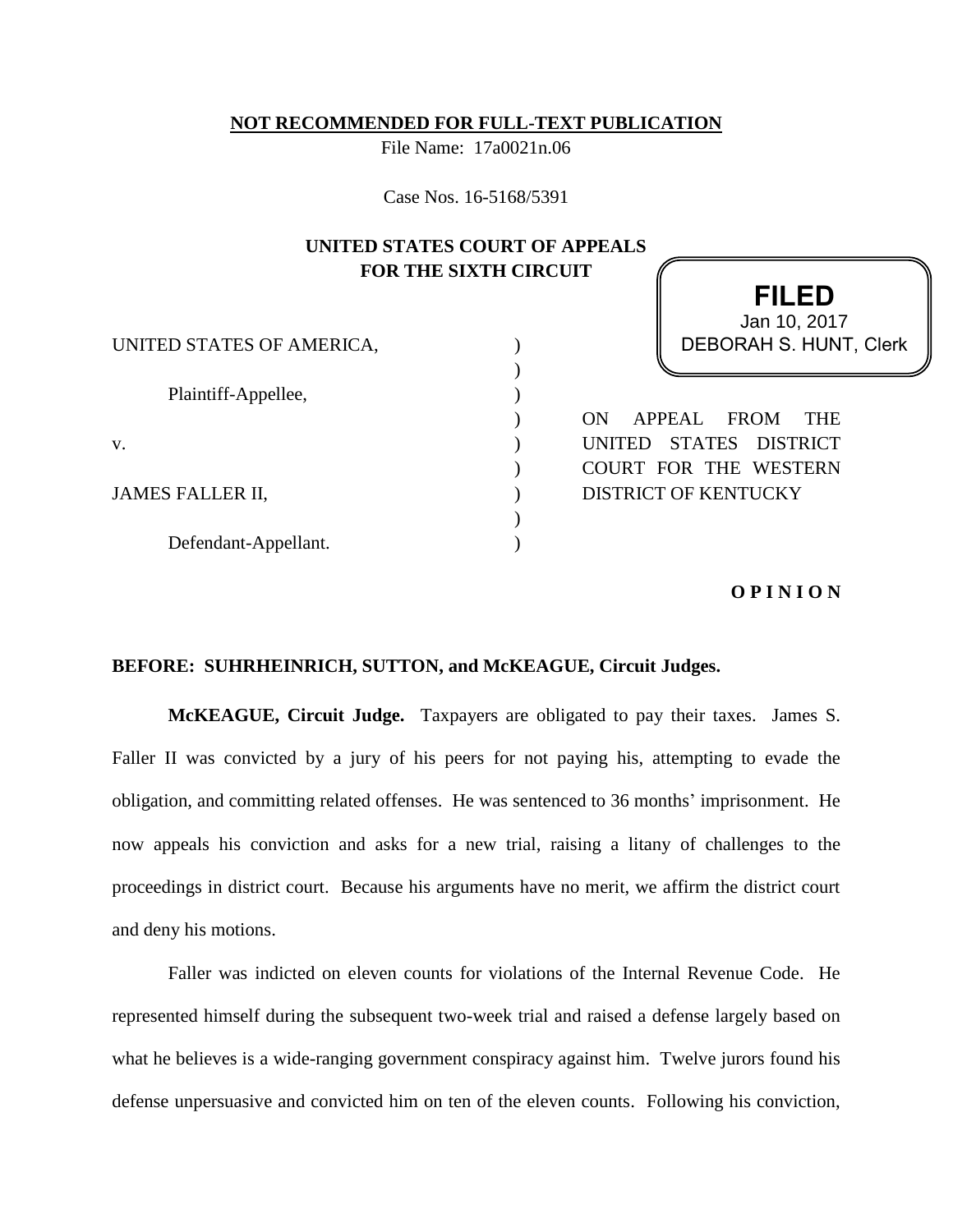$\overline{a}$ 

Faller filed several motions asking the district court for a new trial. The district court denied these motions. Faller now brings this timely, consolidated appeal.<sup>1</sup>

**I.**

Faller, through his court-appointed attorney and supplemental pro se briefing, raises seven arguments that he asserts require this court to dismiss his conviction.

First, he argues that the police failed to preserve a Dell laptop computer which he claims contained exculpatory evidence. Because Faller preserved this argument by raising it in his postconviction motions filed in the district court, we review de novo.<sup>2</sup> See United States v. Wright, 260 F.3d 568, 570 (6th Cir. 2001). Following *Brady v. Maryland*, 373 U.S. 83 (1963), the government must "disclose all exculpatory and impeachment evidence that is in the government's possession in time for use at trial." *United States v, Smith*, 749 F.3d 465, 492 (6th Cir. 2014) (internal quotation marks removed). But the government says it never possessed the laptop—it went missing when one of Faller's associates sent it off for repairs—and therefore had no duty to discover its whereabouts or somehow disclose its contents. *See United States v. Graham*, 484 F.3d 413, 417 (6th Cir. 2007). The record supports this position. And Faller makes no showing that the government possessed the laptop, he merely asserts—without any support—that the associate who supposedly sent the computer off for repairs was part of the government's conspiracy to get him. Absent more, Faller has failed to show the government owed any duty with regard to the laptop. Thus, the missing computer (and exculpatory evidence it supposedly contained) provide no grounds for dismissing his conviction on this appeal.

<sup>&</sup>lt;sup>1</sup> This court previously affirmed the district court's order denying Faller's two pro se motions for release on bail pending appeal.

<sup>2</sup> We construe Faller's pro se pleadings liberally. *See Erickson v. Pardus*, 551 U.S. 89, 94 (2007) (per curiam). Doing so, we find Faller raised the failure-to-preserve argument, though less than clearly, in his second motion for a new trial. (R. 356, PID 8043–44.)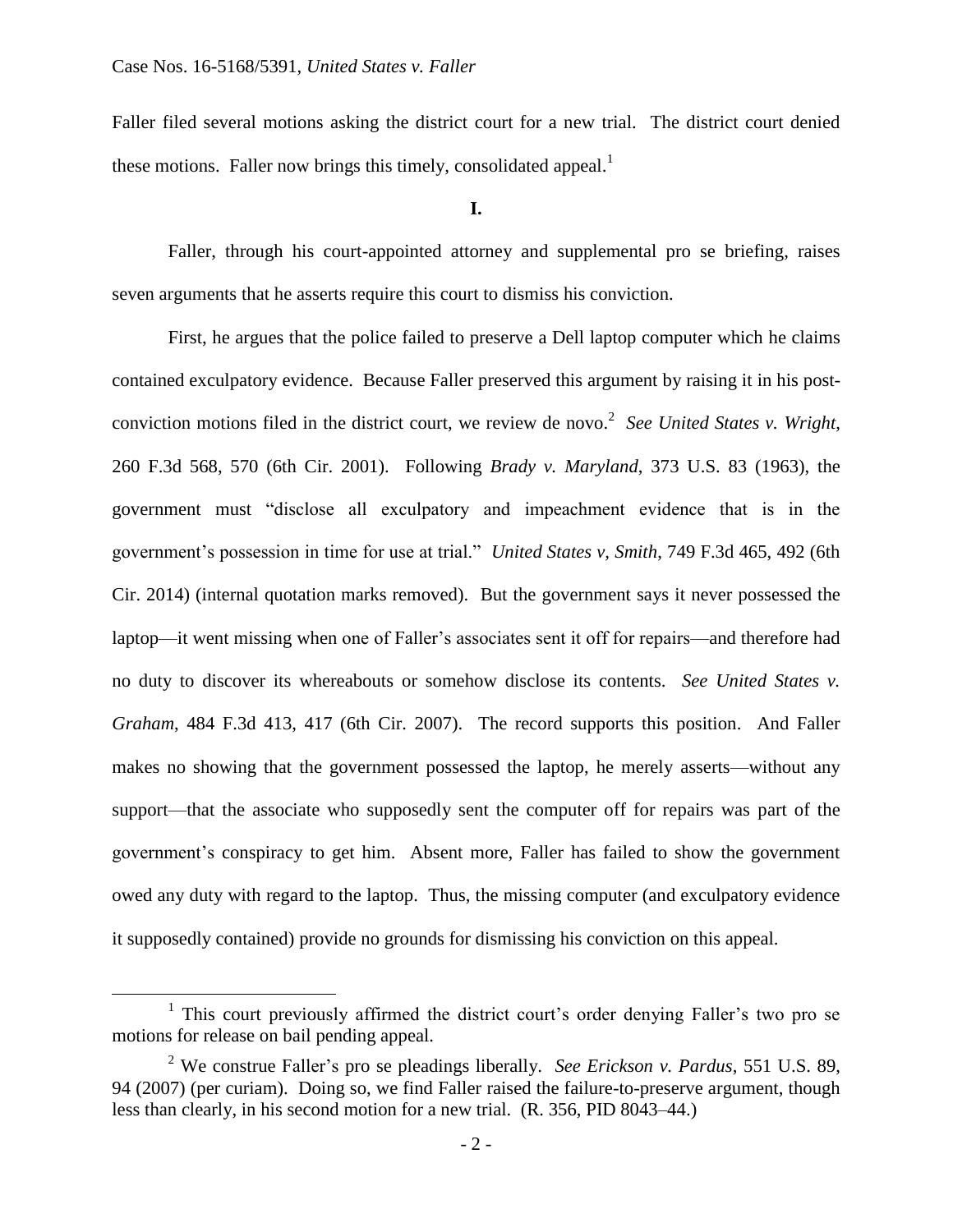#### Case Nos. 16-5168/5391, *United States v. Faller*

Next, Faller argues that the district court's refusal to order the government to disclose grand jury testimony of a witness he called at trial—Special Agent Matthew Sauber—constituted reversible error pursuant to the Jencks Act, 18 U.S.C. § 3500. We review a district court's ruling on the production of Jencks Act material for clear error. *United States v. Baker*, 562 F. App'x 447, 454 (6th Cir. 2014) (citing *United States v. Nathan*, 816 F.2d 230, 237 (6th Cir. 1987)). The Jencks Act "directs the government to produce statements or reports made or used by government witnesses at trial." *United States v. Macias-Faria*, 706 F.3d 775, 779 n.1 (6th Cir. 2013). However, Faller requested the government to produce statements made by a witness *he* called at trial—not a witness "called by the United States on direct examination." 18 U.S.C. § 3500(b). Thus, the district court did not err; the Jencks Act is inapplicable.

Third, Faller asserts that the district court's conduct showed improper bias, denying him a fair trial. Because Faller never sought recusal of the presiding judge and did not object during trial to the relevant statements made by the court, we review the court's conduct for plain error. *United States v. McAllister*, 693 F.3d 572, 584 (6th Cir. 2012). Plain error requires Faller to "show (1) error (2) that was obvious or clear, (3) that affected defendant's substantial rights and (4) that affected the fairness, integrity, or public reputation of the judicial proceedings." *Id.*  Faller points to five isolated comments and questions made by the district court as evidence of bias. But none of the statements—especially when read in the context of the two-week trial show bias. Instead, the court's comments and questions, only three of which were heard by the jury, are best understood as attempts by the court to clarify and avoid redundancies. At worst, an isolated statement by the court may have expressed some modicum of frustration at Faller's often convoluted pro se defense. But the court's conduct does not indicate bias such that Faller was denied a fair trial; he has failed to show plain error.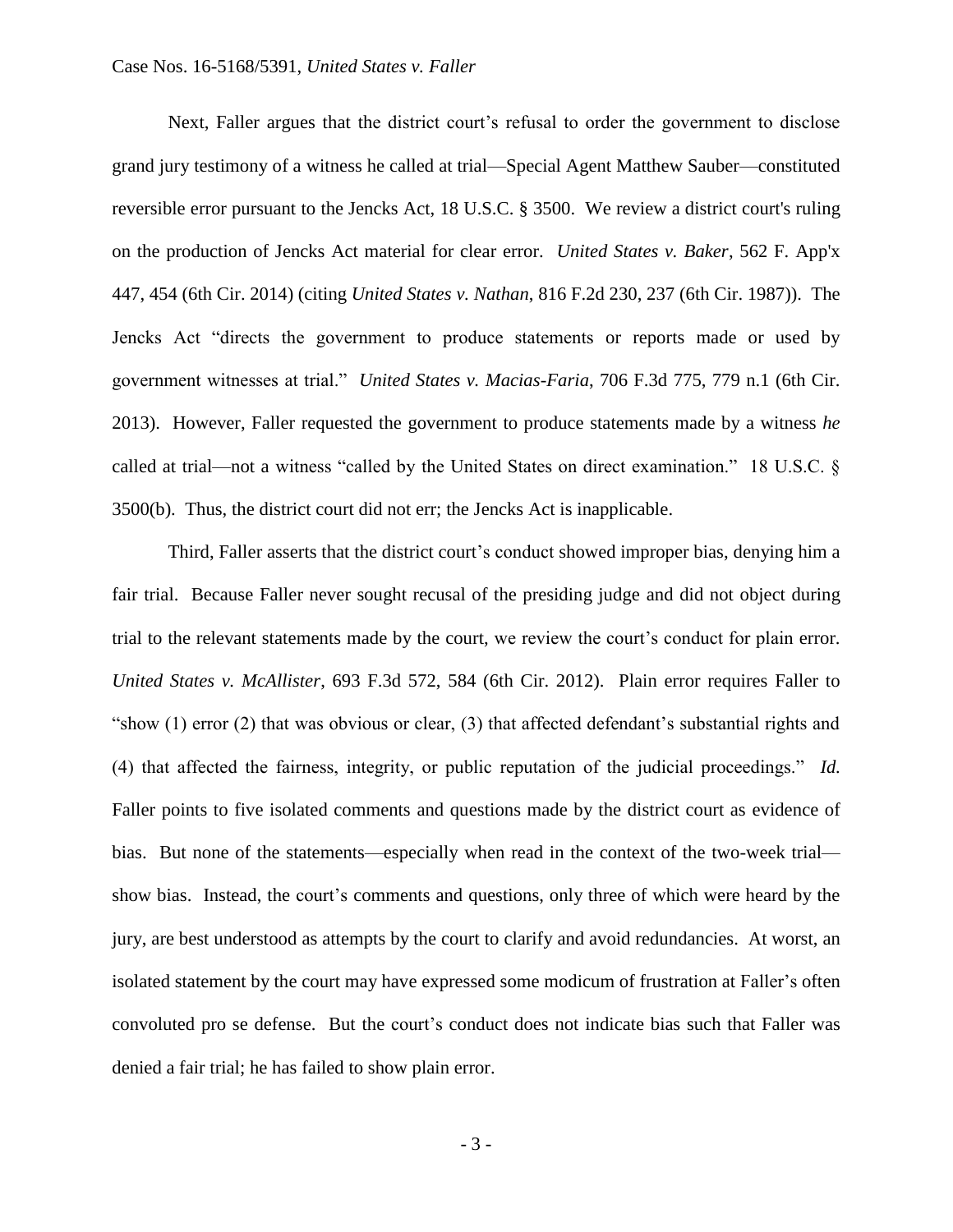#### Case Nos. 16-5168/5391, *United States v. Faller*

Faller's next set of arguments is that there was insufficient evidence to sustain his conviction. We review de novo. *United States v. Fisher*, 648 F.3d 442, 450 (6th Cir. 2011). In determining whether there is sufficient evidence to preserve a conviction, we read the evidence in the light most favorable to the prosecution and ask whether any rational juror could have found the essential elements of the crime beyond a reasonable doubt. *See United States v. Martinez*, 588 F.3d 301, 314 (6th Cir. 2009). This court must defer to the jury's credibility determinations and may not "reweigh the evidence" or "re-evaluate the credibility of witnesses." *Fisher*, 648 F.3d at 450.

To begin with, Faller challenges his conviction under 26 U.S.C. § 7201 for sufficiency of the evidence. In order to prove a violation of § 7201, the government must prove willfulness, existence of a tax deficiency, and an affirmative act constituting evasion of the tax. *United States v. Heath*, 525 F.3d 451, 456 (6th Cir. 2008). Faller asserts there was insufficient evidence that he willfully or affirmatively evaded his tax obligations. We disagree. The government presented evidence that Faller made false statements to an IRS official, provided false information to his accountant, titled his home and opened a bank account in the name of a trust in which he deposited checks, and withdrew large sums of cash from the accounts he controlled. These efforts to conceal his assets permit a rational juror to find Faller knew he owed taxes but intentionally set out to avoid paying them. This is sufficient evidence to sustain the conviction. *See United States v. Daniel*, 956 F.2d 540, 542–43 (6th Cir. 1992).

Faller also challenges his conviction for attempting to obstruct the IRS in the collection of taxes due from 2006 through 2011 in violation of 26 U.S.C. § 7212. This court has held that, in part, this provision requires the government to show the defendant "knew of a pending IRS proceeding when he engaged in the conduct that impeded the IRS's ability to administer the

- 4 -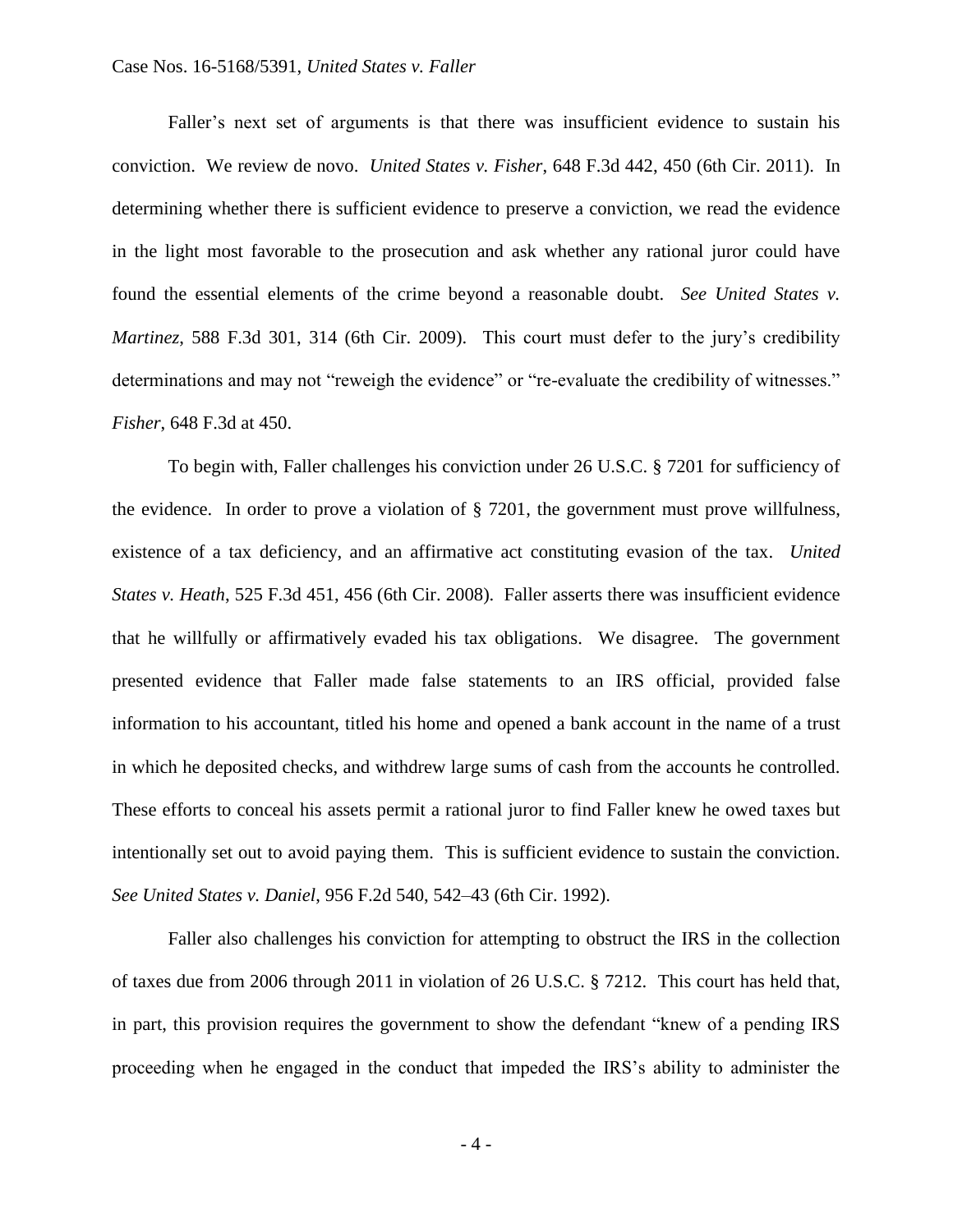revenue code." *United States v. Miner*, 774 F.3d 336, 342 (6th Cir. 2014). Faller argues, for the first time on appeal, that there was no pending IRS proceeding during the relevant time period, and so his conviction was not supported by sufficient evidence. However, a review of the record reveals that the government presented to the jury sufficient evidence to show that there were IRS proceedings of which Faller was aware from 2006 through 2011, including steps taken by the IRS to collect Faller's unpaid income taxes and an outstanding trust fund penalty. This evidence is sufficient to sustain the conviction.

Faller also asserts that his 26 U.S.C. § 7206(1) conviction, for knowingly giving false information to the IRS, cannot be sustained on the evidence presented. This argument hinges on testimony at trial that the relevant form, submitted to the IRS with false information, was blank when Faller signed it. But the government presented opposing witness testimony that Faller provided the information on the form before he signed it. Thus, Faller asks us to reweigh the evidence and make a credibility determination, which we may not do. *Fisher*, 648 F.3d at 450.

Next, Faller argues that his 26 U.S.C. § 7203 (willful failure to file) convictions must be dismissed as lesser included offenses of his 26 U.S.C. § 7201 (tax evasion) charges. *See United States v. Ehle*, 640 F.3d 689, 697 (6th Cir. 2011) (holding that a conviction under two statutory provisions violates the Double Jeopardy clause where one constituted a lesser included offense of the other). The § 7203 charges were based on Faller's failure to file taxes by each year's filing deadline. (R. 1, Indictment, PID 9.) However, Faller's tax evasion charges were not based on a failure to file on time; they were based on the charge that, when he did file, the returns were false. (*Id.* at PID 4–8.) Thus, Faller's conviction of tax evasion does not call for dismissal of his willful failure to file charges as lesser included offenses—the two charges contain separate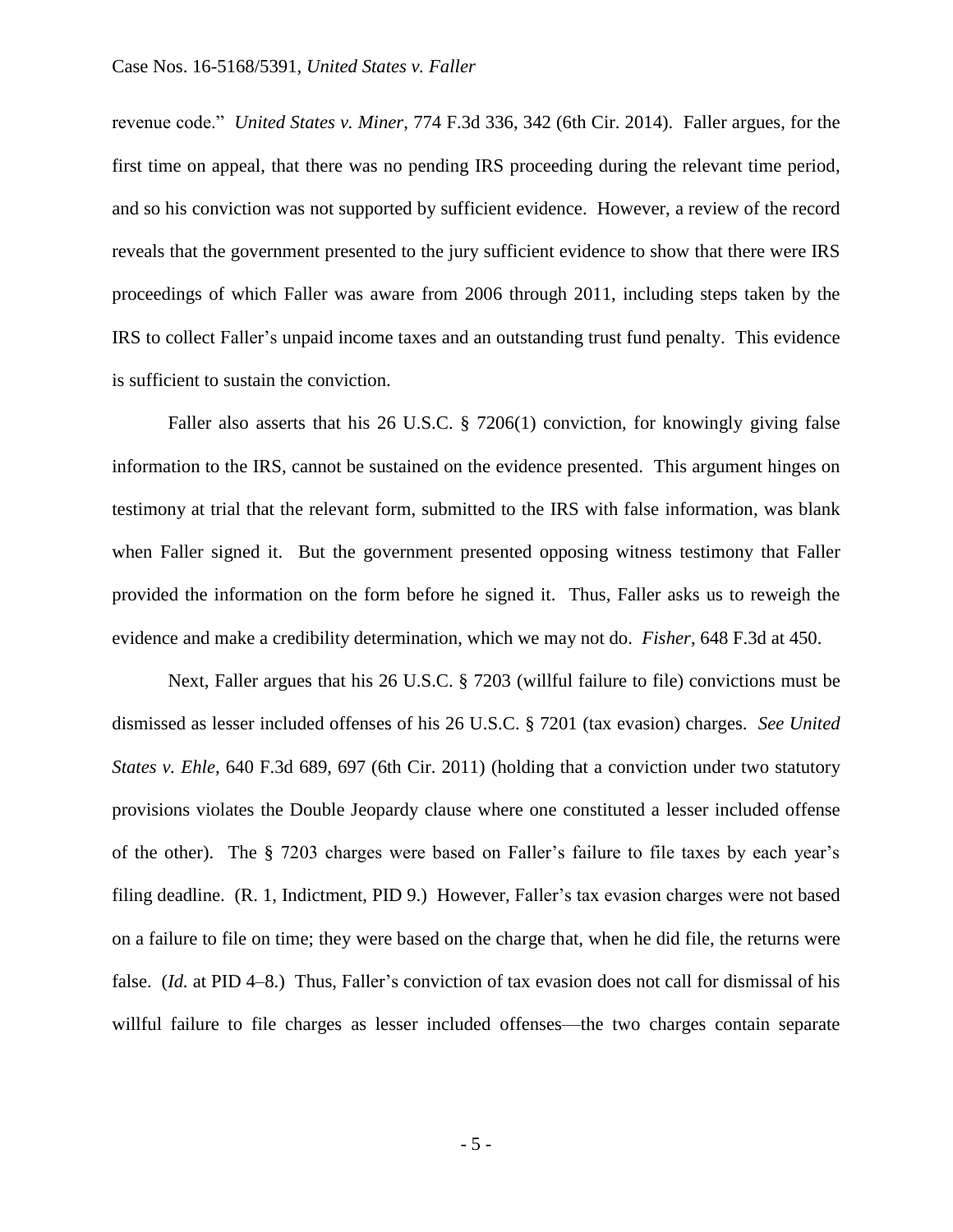elements based on distinct conduct. The Double Jeopardy clause is not implicated. *See also*

*United States v. Becker*, 965 F.2d 383, 391 (7th Cir. 1992).

Faller makes two final arguments. First, he asserts that the government improperly bolstered Special Agent Sauber during closing arguments when it made the following statement:

I want to suggest to you that one of the people that's tasked with doing a hard job is this fine agent behind me, Matt Sauber, who has been the subject of an unrelenting bombardment of insults and invectives during this case. I have been a prosecutor for 30 years. You can't offend me with a two-by-four, but I am offended when someone who is trying to do their job is attacked like he has been attacked in this case.

(R. 263, Trial Transcript, PID 5856.) Faller says this statement crossed the line into improper bolstering of Sauber and that, because Sauber's credibility was critical to the case, the error was not harmless. We apply a two-step test to claims of prosecutor misconduct. "First, we determine whether the statements were improper. Second, we ask whether the remarks were so flagrant as to warrant reversal." *United States v. Boyd*, 640 F.3d 657, 669 (6th Cir. 2011).

Here, we resolve the issue at the first step: the statement was not improper. "Improper vouching occurs when a prosecutor supports the credibility of a witness by indicating a personal belief in the witness's credibility thereby placing the prestige of the office of the United States Attorney behind that witness." *United States v. Francis*, 170 F.3d 546, 550 (6th Cir. 1999). "Generally, improper vouching involves either blunt comments . . . or comments that imply that the prosecutor has special knowledge of facts not in front of the jury or of the credibility and truthfulness of witnesses and their testimony." *Id.* (internal citations removed). Here, the prosecutor's comment is neither blunt nor implicit vouching—in fact, it does not speak to Sauber's credibility at all. Rather, read in context, the statement was intended to cast doubt on Faller's efforts to paint Sauber as a critical player in a government conspiracy to "get Faller." This conduct does not amount to improper bolstering.